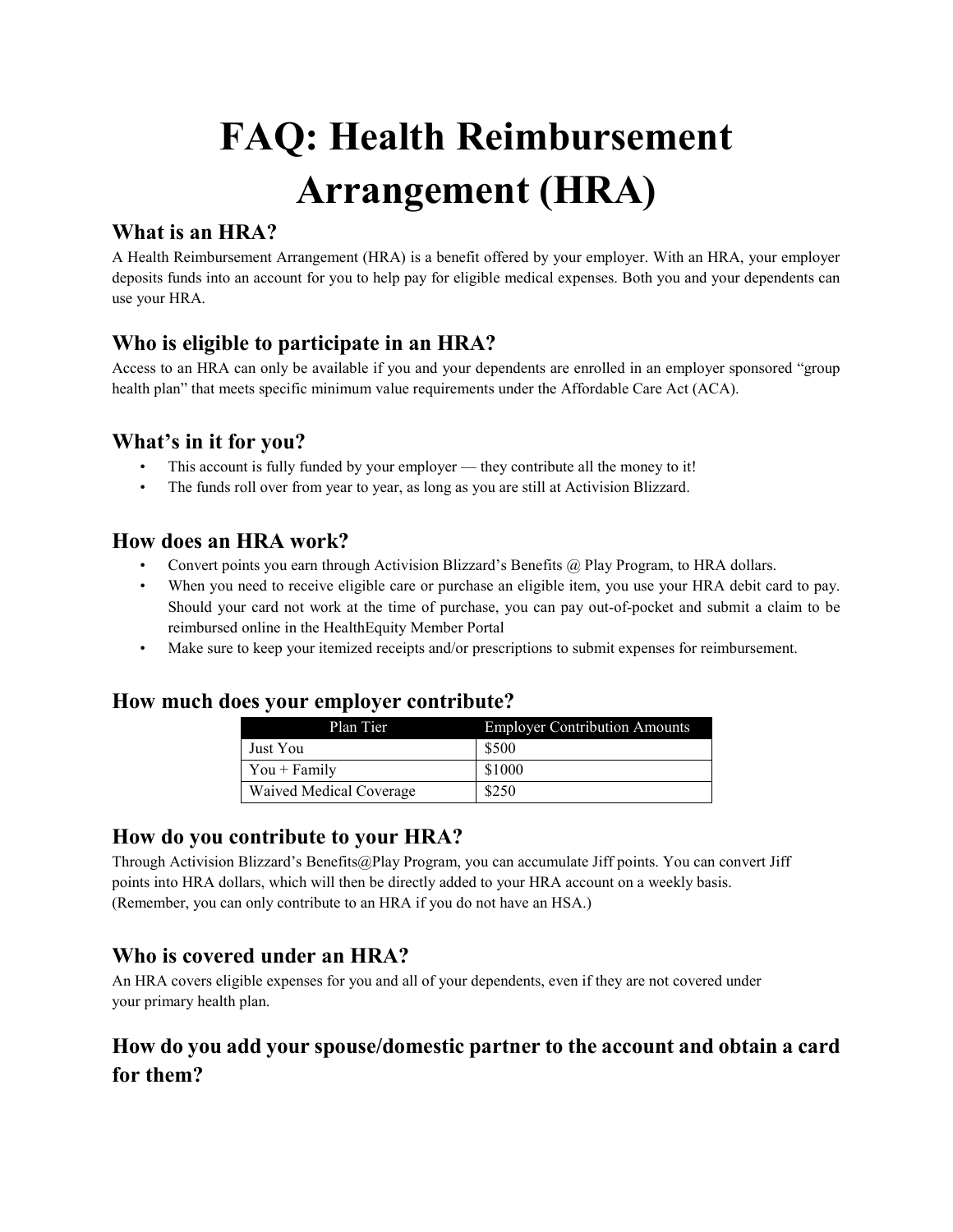To add or edit a dependent and obtain a debit card1 in their name, please call HealthEquity member services at 1-844- 341-4934. Our account mentors are available to support you 24/7.

#### **How can you use this money?**

You can use your funds for copays, deductibles, coinsurance, vision, dental care, and certain medical supplies. The IRS provides specific guidance regarding eligible expenses—for the full list, look up IRS Publication 502.

#### **What are some examples of ineligible expenses?**

Some ineligible expenses include: health insurance premiums, pre-paid services, teeth whitening, cosmetic surgery, health club dues, and nutritional supplements.

### **How do you determine the date my expenses were incurred?**

Expenses are incurred at the time the medical care was provided or purchases were made, not when you are invoiced or pay the bill.

### **How do you access your HRA funds?**

If you have a benefits debit card, simply swipe it at the register. Otherwise, file a claim including the receipt documenting the type, amount and date. Once approved, your reimbursement check will be mailed or deposited into your bank account.

# **What happens if you don't spend all your HRA funds by the end of the plan year?**

Any unused funds at the end of the plan year are rolled over into the next plan year. If you are no longer eligible for an HRA due to plan changes (i.e., you switched to a CDHP and now have an HSA) then those funds will be moved into a Limited Purpose HRA (See FAQ on LPHRA for more info on how that's different).

#### **How soon can you start spending your HRA funds?**

You can spend your funds once you convert them from Jiff points to HRA dollars. These are converted once a week on Tuesdays, so once the funds hit your account, you can start spending!

## **What happens if you leave the company?**

Participation in your HRA is also terminated. Only expenses that were incurred prior to your termination date are eligible for reimbursement. In some cases, you may be eligible to elect COBRA coverage for your HRA.

## **What is the deadline for submitting claims?**

You can submit claims for reimbursement at any time during the same plan year that you incur the expense. A runout period exists where you can submit prior year expenses for reimbursement up until December 31 of the following year.

#### **How long will it take for your claim to be processed?**

Claims take 7-10 business days to be processed.